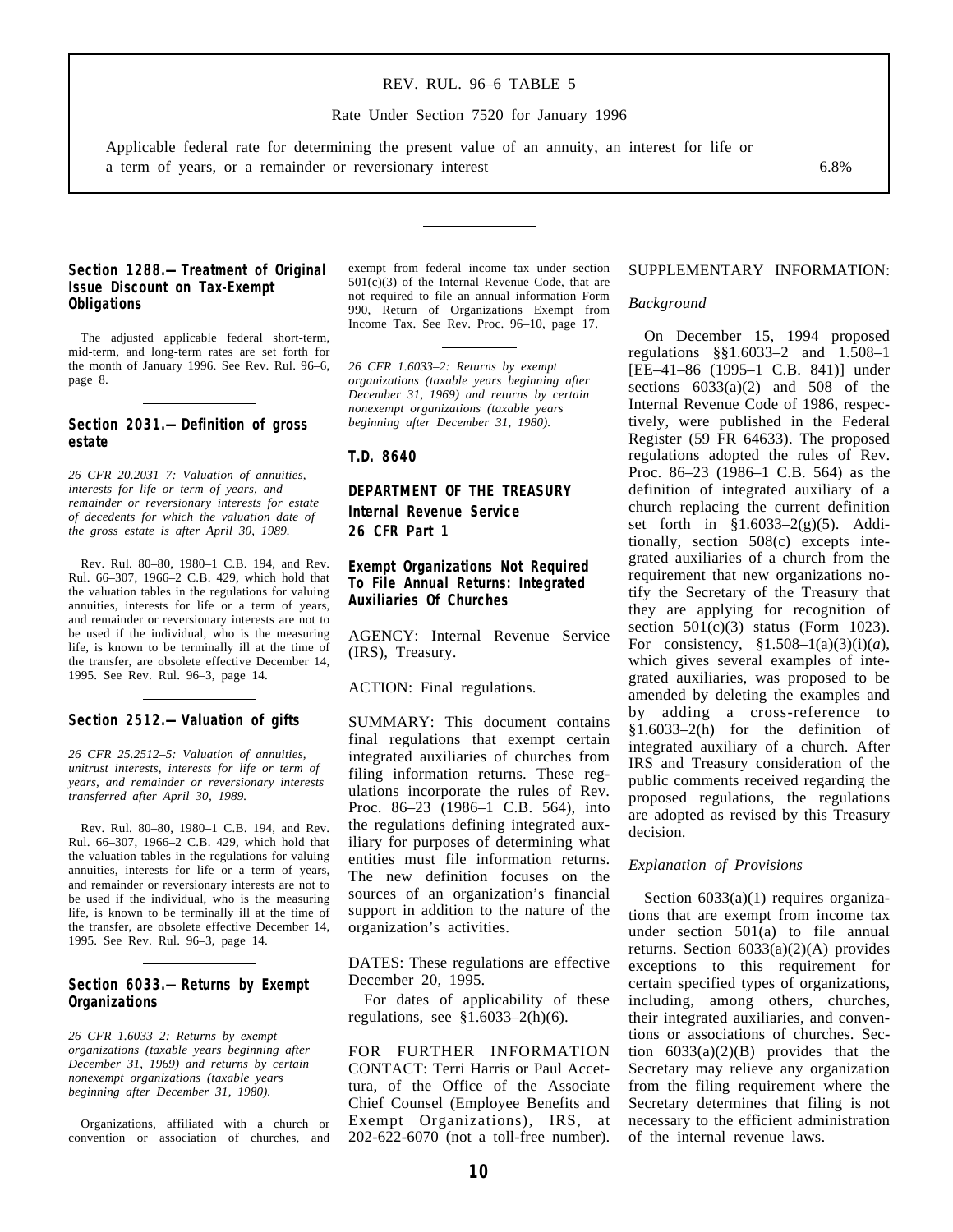Prior to this Treasury decision,  $§1.6033-2(g)(5)(i)$  defined the term integrated auxiliary of a church as an organization that is: (1) exempt from taxation as an organization described in section  $501(c)(3)$ ; (2) affiliated with a church (within the meaning of  $$1.6033-2(g)(5)(iii)$ ; and (3) engaged in a principal activity that is ''exclusively religious.'' Section 1.6033–  $2(g)(5)(ii)$  provides that an organization's principal activity is not ''exclusively religious'' if that activity is educational, literary, charitable, or of another nature (other than religious) that would serve as a basis for exemption under section  $501(c)(3)$ .

The ''exclusively religious'' element of the definition was litigated in *Lutheran Social Service of Minnesota v. United States*, 583 F. Supp. 1298 (D. Minn. 1984), *rev'd* 758 F.2d 1283 (8th Cir. 1985), and *Tennessee Baptist Children's Homes, Inc. v. United States*, 604 F. Supp. 210 (M.D. Tenn. 1984) *aff'd*, 790 F.2d 534 (6th Cir. 1986). While the litigation over the "exclusively religious" standard was proceeding, Congress enacted section 3121(w) of the Internal Revenue Code, Tax Reform Act of 1984, Pub. L. 98– 369, section 2603(b), 98 Stat. 494, 1128 (1984), which permits certain church-related organizations to elect out of social security coverage if they meet a standard based on the degree of financial support they receive from a church. In light of this litigation and the enactment of section 3121(w), IRS personnel met with representatives of various church organizations to encourage voluntary compliance with the filing requirements and to develop a less controversial and more objective standard for identifying an integrated auxiliary of a church.

Subsequent to these meetings the IRS published Rev. Proc. 86–23, which provides that, for tax years beginning after December 31, 1975, an organization is not required to file Form 990 if it is: (1) described in sections  $501(c)(3)$ and  $509(a)(1)$ ,  $(2)$ , or  $(3)$ ;  $(2)$  affiliated with a church or a convention or association of churches; and  $(3)$  internally supported. With respect to this last criterion, Rev. Proc. 86–23 sets forth an internal support standard that is similar to the financial support standard in section  $3121(w)$ .

The proposed regulations adopted the rules of Rev. Proc. 86–23 as the definition of the term integrated auxiliary of a church replacing the current definition set forth in  $\S1.6033-2(g)(5)$ .

The final regulations retain the definition of an integrated auxiliary of a church that is contained in the proposed regulations.

Under this Treasury decision, to be an integrated auxiliary of a church an organization must first be described in section  $501(c)(3)$  and section  $509(a)(1)$ , (2), or (3), and be affiliated with a church in accordance with standards set forth in the regulations. An organization meeting those tests is an integrated auxiliary if it either: (1) does not offer admissions, goods, services, or facilities for sale, other than on an incidental basis, to the general public; or (2) offers admissions, goods, services, or facilities for sale, other than on an incidental basis, to the general public and not more than 50 percent of its support comes from a combination of government sources, public solicitation of contributions, and receipts other than those from an unrelated trade or business.

Some commentators have noted that certain church-related organizations that finance, fund and manage pension programs were originally excused from filing by Notice 84–2 (1984–1 C.B. 331), which was issued pursuant to the Commissioner's discretionary authority under section 6033(a)(2)(B). Rev. Proc. 86–23 states that Notice 84–2 is superseded by Rev. Proc. 86–23 because the organizations excused from filing under the notice are excused from filing by the revenue procedure. The commentators have expressed concern that the proposed regulations did not relieve church pension plans described in Notice 84–2 from the filing requirement. The organizations excused from filing under Notice 84–2 do not necessarily meet the definition of an integrated auxiliary of a church under these final regulations. Nevertheless, the proposed regulations were not intended to alter the exemption from filing provided in Notice 84–2 and reaffirmed in Rev. Proc. 86–23. To make this intent clear, the IRS is issuing Revenue Procedure 96–10 at the same time that it issues these final regulations. Rev. Proc. 96–10 carries over the exemption from filing for church pension plan organizations that was set forth in Notice 84–2. Having reaffirmed those parts of Rev. Proc. 86–23 that were not incorporated into these final regulations, Rev. Proc. 96– 10 also obsoletes Rev. Proc. 86–23.

The IRS developed the internal support test contained in the proposed regulations based on its conclusion that Congress intended that organizations receiving a majority of their support from public and government sources, as opposed to those receiving a majority of their support from church sources, should file annual information returns in order that the public have a means of inspecting the returns of these organizations. The annual information return also was intended to serve as a means by which the IRS could examine, if necessary, those organizations receiving substantial non-church support.

One commentator has suggested that the definition of an integrated auxiliary of a church should consist of a churchrelated structural test rather than an internal support test. The IRS and the Treasury Department believe that the use of a structural test could lead to problems similar to those caused by the ''exclusively religious'' test. Additionally, the suggested definition would frustrate Congress' intended objective of allowing ongoing public scrutiny of organizations receiving the majority their support from public and government sources.

A commentator has also suggested that by using the internal support test as part of the new definition of an integrated auxiliary of a church, the IRS is attempting to ''overrule'' the holdings in the previously mentioned court cases (*i.e. Tennessee Baptist Children's Home* and *Lutheran Social Service of Minnesota*). The IRS and the Treasury Department believe that the courts' rulings questioned the validity of the ''exclusively religious'' activity requirement contained in the former regulation on the basis that it is not within the Service's discretion to assess the religious nature of a church's activities. Having eliminated the ''exclusively religious'' activity test from the definition of integrated auxiliary of a church, the IRS and the Treasury Department believe that the definition in the final regulation is consistent with the courts' holdings as well as the statute and the legislative history.

Some commentators have suggested that the first sentence of §1.6033–  $2(g)(5)(iv)$  of the regulations in effect prior to this Treasury decision should be included in the final regulations. That sentence identified specific types of organizations as integrated auxiliaries of churches in accordance with legislative history. Although §1.6033– 2(h) of the proposed regulations was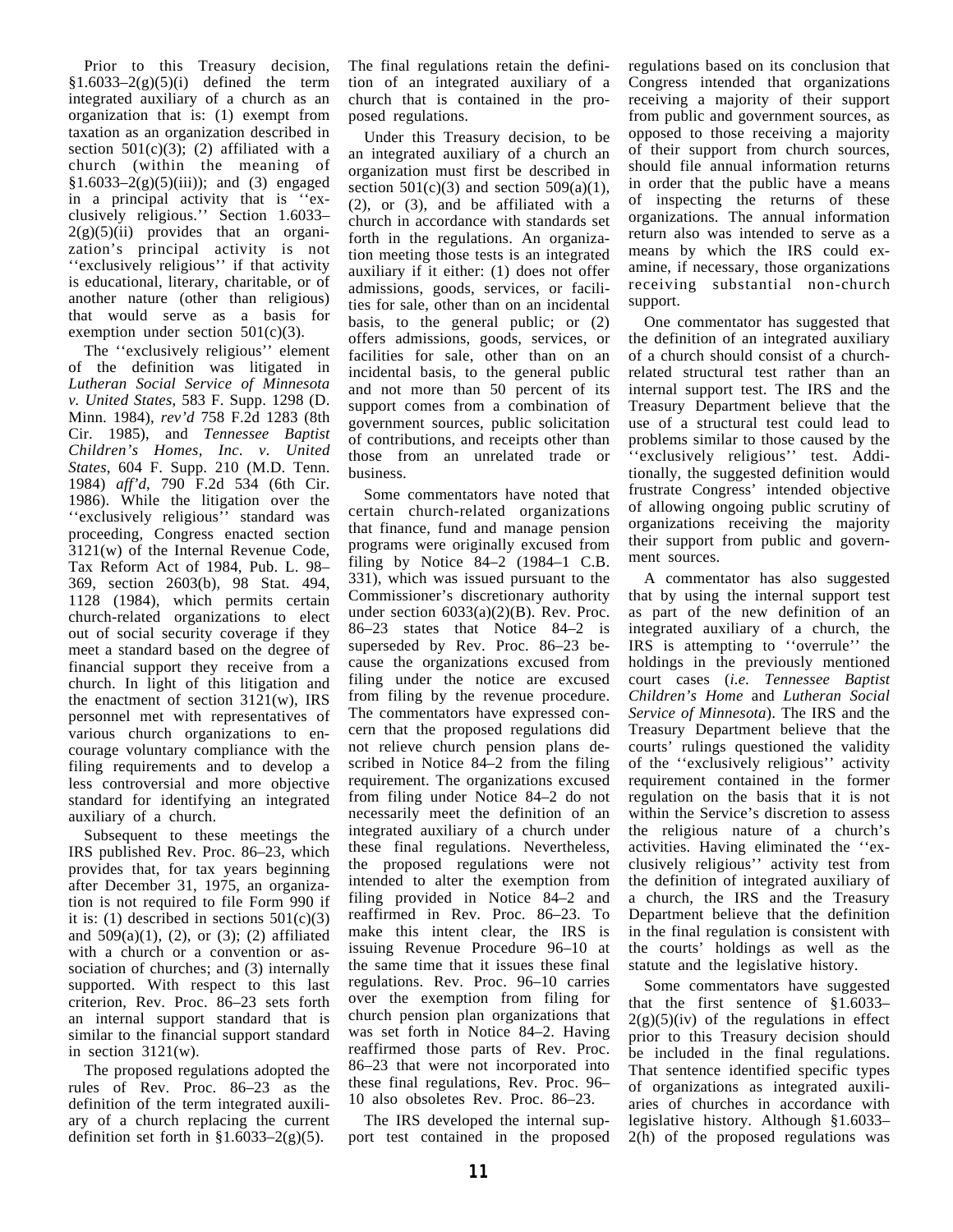intended to provide a general definition that could apply in all instances, the IRS and the Treasury Department agree that, in order to be consistent with the legislative history, parts of §1.6033–  $2(g)(5)(iv)$  of the regulations should be included in these final regulations. Therefore, these final regulations include  $$1.6033-2(h)(5)$  that states that ''a men's or women's organization, a seminary, a mission society, or a youth group'' is an integrated auxiliary of a church regardless of whether it meets the internal support test in to §1.6033–  $2(h)(1)(iii)$ . (The tests under §1.6033–  $2(h)(1)(i)$  and (ii) must still be met.)

Comments were received objecting that *Example 4* relating to seminaries did not describe a realistic set of facts and, therefore, could lead to confusion. Accordingly, *Example 4* has been eliminated. Also, the treatment of seminaries has been clarified by §1.6033–  $2(h)(5)$ . We also note that, in addition to the exception for seminaries,  $$1.6033-2(g)(1)(vii)$  of the regulations excepts certain schools below college level that are affiliated with a church or operated by a religious order from the filing requirements of section 6033. Except for a paragraph numbering change contained in a cross-reference,  $§1.6033-2(g)(1)(vii)$  is unchanged by these final regulations.

Several commentators have suggested that expanded definitions of certain terms used in the internal support test be included in this Treasury decision. The final regulations do not incorporate this suggestion. The IRS and the Treasury Department intend for these final regulations to reissue the test published in Rev. Proc. 86–23 as the new definition for an integrated auxiliary of a church. If guidance is necessary on the application of the definition to specific cases, that guidance is more appropriately provided in non-regulatory form, such as through private letter rulings or revenue rulings.

The amendment to  $$1.6033-2(g)(5)$ is effective with respect to returns filed for taxable years beginning after December 31, 1969. However, for returns filed for taxable years beginning after December 31, 1969, but before December 20, 1995, the exclusively religious test contained in  $$1.6033-2(g)(5)$  prior to its amendment by these final regulations may, at the entity's option, be used as an alternative to the financial support test in determining whether an entity is an integrated auxiliary of a

church. The remainder of the amendments are effective with respect to returns for taxable years beginning after December 31, 1969. Therefore, for returns filed for taxable years beginning after December 20, 1995, the definition of integrated auxiliary of a church contained in §1.6033–2(h) will be used in determining whether an entity is an integrated auxiliary of a church.

## *Special Analyses*

It has been determined that this Treasury decision is not a significant regulatory action as defined in EO 12866. Therefore, a regulatory assessment is not required. It has also been determined that section 553(b) of the Administrative Procedure Act (5 U.S.C. chapter 5) and the Regulatory Flexibility Act (5 U.S.C. chapter 6) do not apply to these regulations, and, therefore, Regulatory Flexibility Analysis is not required. Pursuant to section 7805(f) of the Internal Revenue Code, the notice of proposed rulemaking preceding these regulations was submitted to the Chief Counsel for Advocacy of the Small Business Administration for comment on its impact on small business.

## *Drafting Information*

The principal author of this Treasury decision is Terri Harris, Office of the Associate Chief Counsel (Employee Benefits and Exempt Organizations), IRS. However, personnel from other offices of the IRS and the Treasury Department participated in their development.

\*\*\*\*\*\*

*Adoption of Amendments to the Regulations* 

Accordingly, 26 CFR part 1 is amended as follows:

# PART 1—INCOME TAXES

Paragraph l. The authority for part 1 continues to read in part as follows: Authority: 26 U.S.C. 7805 \* \* \*

Par. 2. Section 1.508–1 is amended by revising paragraphs  $(a)(3)(i)$  introductory text and  $(a)(3)(i)(a)$  to read as follows:

*§1.508–1 Notices.* 

(a) \* \* \*

(3)  $* * *$  (i) Paragraphs (a)(1) and (2) of this section are inapplicable to the following organizations:

(*a*) Churches, interchurch organizations of local units of a church, conventions or associations of churches, or integrated auxiliaries of a church. See §1.6033–2(h) regarding the definition of integrated auxiliary of a church;

\*\*\*\*\*\*

Par. 3. Section 1.6033–2 is amended as follows:

1. Paragraphs  $(g)(1)(i)$  and  $(g)(vii)$ are revised.

2. Paragraph  $(g)(5)$  is removed and reserved.

3. Paragraphs (h) through (j) are redesignated as paragraphs (i) through (k).

4. New paragraph (h) is added.

The added and revised provisions read as follows:

*§1.6033–2 Returns by exempt organizations (taxable years beginning after December 31, 1969) and returns by certain nonexempt organizations (taxable years beginning after December 31, 1980)*.

\*\*\*\*\*\*

- (g) \* \* \*
- $(1) * * * *$

(i) A church, an interchurch organization of local units of a church, a convention or association of churches, or an integrated auxiliary of a church (as defined in paragraph (h) of this section);

\*\*\*\*\*\*

(vii) An educational organization (below college level) that is described in section  $170(b)(1)(A)(ii)$ , that has a program of a general academic nature, and that is affiliated (within the meaning of paragraph (h)(2) of this section) with a church or operated by a religious order.

\*\*\*\*\*\*

*eral* . For purposes of this title, the term *integrated auxiliary of a church* means (h) *Integrated auxiliary*—(1) *In gen* an organization that is—

(i) Described both in sections 501(c)(3) and 509(a)(1), (2), or (3);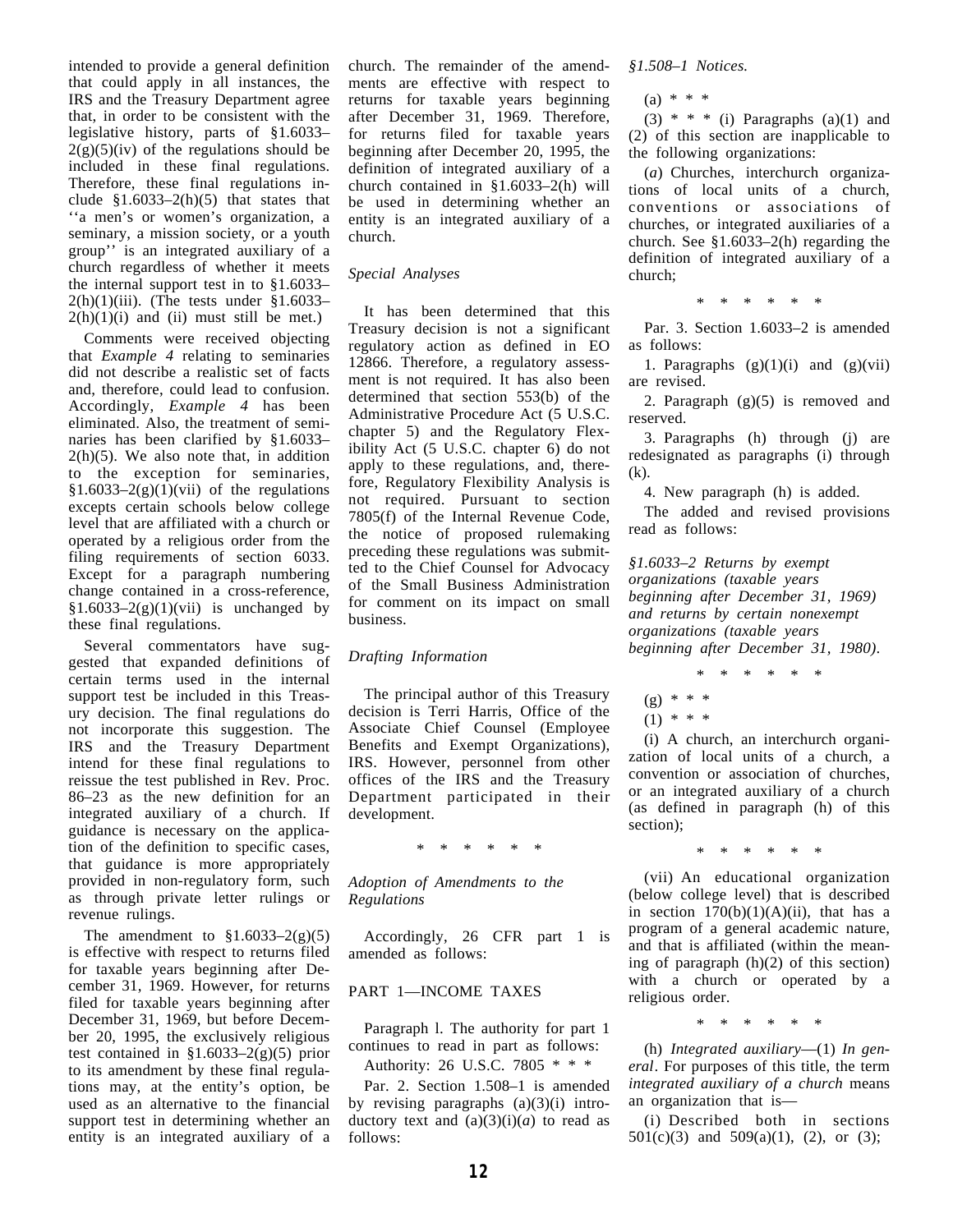(ii) Affiliated with a church or a convention or association of churches; and

(iii) Internally supported.

(2) *Affiliation*. An organization is affiliated with a church or a convention or association of churches, for purposes of paragraph  $(h)(1)(ii)$  of this section, if—

(i) The organization is covered by a group exemption letter issued under applicable administrative procedures, (such as Rev. Proc. 80–27 (1980–1 C.B. 677); See §601.601(a)(2)(ii)(*b*)), to a church or a convention or association of churches;

(ii) The organization is operated, supervised, or controlled by or in connection with (as defined in  $$1.509(a)-4)$  a church or a convention or association of churches; or

(iii) Relevant facts and circumstances show that it is so affiliated.

(3) *Facts and circumstances*. For purposes of paragraph  $(h)(2)(iii)$  of this section, relevant facts and circumstances that indicate an organization is affiliated with a church or a convention or association of churches include the following factors. However, the absence of one or more of the following factors does not necessarily preclude classification of an organization as being affiliated with a church or a convention or association of churches—

(i) The organization's enabling instrument (corporate charter, trust instrument, articles of association, constitution or similar document) or by-laws affirm that the organization shares common religious doctrines, principles, disciplines, or practices with a church or a convention or association of churches;

(ii) A church or a convention or association of churches has the authority to appoint or remove, or to control the appointment or removal of, at least one of the organization's officers or directors;

(iii) The corporate name of the organization indicates an institutional relationship with a church or a convention or association of churches;

(iv) The organization reports at least annually on its financial and general operations to a church or a convention or association of churches;

(v) An institutional relationship between the organization and a church or a convention or association of churches is affirmed by the church, or convention or association of churches, or a designee thereof; and

(vi) In the event of dissolution, the organization's assets are required to be distributed to a church or a convention or association of churches, or to an affiliate thereof within the meaning of this paragraph (h).

(4) *Internal support*. An organization is internally supported, for purposes of paragraph  $(h)(1)(iii)$  of this section, unless it both—

(i) Offers admissions, goods, services or facilities for sale, other than on an incidental basis, to the general public (except goods, services, or facilities sold at a nominal charge or for an insubstantial portion of the cost); and

(ii) Normally receives more than 50 percent of its support from a combination of governmental sources, public solicitation of contributions, and receipts from the sale of admissions, goods, performance of services, or furnishing of facilities in activities that are not unrelated trades or businesses.

(5) *Special rule*. Men's and women's organizations, seminaries, mission societies, and youth groups that satisfy paragraphs  $(h)(1)(i)$  and  $(ii)$ of this section are integrated auxiliaries of a church regardless of whether such an organization meets the internal support requirement under paragraph  $(h)(1)(iii)$  of this section.

(6) *Effective date*. This paragraph (h) applies for returns filed for taxable years beginning after December 31, 1969. For returns filed for taxable years beginning after December 31, 1969 but beginning before December 20, 1995, the definition for the term *integrated auxiliary of a church* set forth in  $\S1.6033-2(g)(5)$  (as contained in the 26 CFR edition revised as of April 1, 1995) may be used as an alternative definition to such term set forth in this paragraph (h).

(7) *Examples of internal support*. The internal support test of this paragraph (h) is illustrated by the following examples, in each of which it is assumed that the organization's provision of goods and services does not constitute an unrelated trade or business:

*Example 1*. Organization A is described in sections  $501(c)(3)$  and  $509(a)(2)$  and is affiliated (within the meaning of this paragraph (h)) with a church. Organization A publishes a weekly newspaper as its only activity. On an incidental basis, some copies of Organization A's publication are sold to nonmembers of the church with which it is affiliated. Organization A advertises for subscriptions at places of worship of the church. Organization A is internally supported,

regardless of its sources of financial support, because it does not offer admissions, goods, services, or facilities for sale, other than on an incidental basis, to the general public. Organization A is an integrated auxiliary.

*Example 2*. Organization B is a retirement home described in sections  $501(c)(3)$  and 509(a)(2). Organization B is affiliated (within the meaning of this paragraph (h)) with a church. Admission to Organization B is open to all members of the community for a fee. Organization B advertises in publications of general distribution appealing to the elderly and maintains its name on non-denominational listings of available retirement homes. Therefore, Organization B offers its services for sale to the general public on more than an incidental basis. Organization B receives a cash contribution of \$50,000 annually from the church. Fees received by Organization B from its residents total \$100,000 annually. Organization B does not receive any government support or contributions from the general public. Total support is \$150,000  $(100,000 + $50,000)$ , and  $100,000$  of that total is from receipts from the performance of services (66–2/3% of total support). Therefore, Organization B receives more than 50 percent of its support from receipts from the performance of services. Organization B is not internally supported and is not an integrated auxiliary.

*Example 3*. Organization C is a hospital that is described in sections  $501(c)(3)$  and  $509(a)(1)$ . Organization C is affiliated (within the meaning of this paragraph (h)) with a church. Organization C is open to all persons in need of hospital care in the community, although most of Organization C's patients are members of the same denomination as the church with which Organization C is affiliated. Organization C maintains its name on hospital listings used by the general public, and participating doctors are allowed to admit all patients. Therefore, Organization C offers its services for sale to the general public on more than an incidental basis. Organization C annually receives \$250,000 in support from the church, \$1,000,000 in payments from patients and third party payors (including Medicare, Medicaid and other insurers) for patient care, \$100,000 in contributions from the public, \$100,000 in grants from the federal government (other than Medicare and Medicaid payments) and \$50,000 in investment income. Total support is  $$1,500,000$   $($250,000 + $1,000,000 +$  $$100,000 + $100,000 + $50,000$ , and  $$1,200,000$  $($1,000,000 + $100,000 + $100,000)$  of that total is support from receipts from the performance of services, government sources, and public contributions (80% of total support). Therefore, Organization C receives more than 50 percent of its support from receipts from the performance of services, government sources, and public contributions. Organization C is not internally supported and is not an integrated auxiliary.

\*\*\*\*\*\*

Margaret Milner Richardson, *Commissioner of Internal Revenue.* 

Approved November 27, 1995.

Leslie Samuels, *Assistant Secretary of the Treasury.*